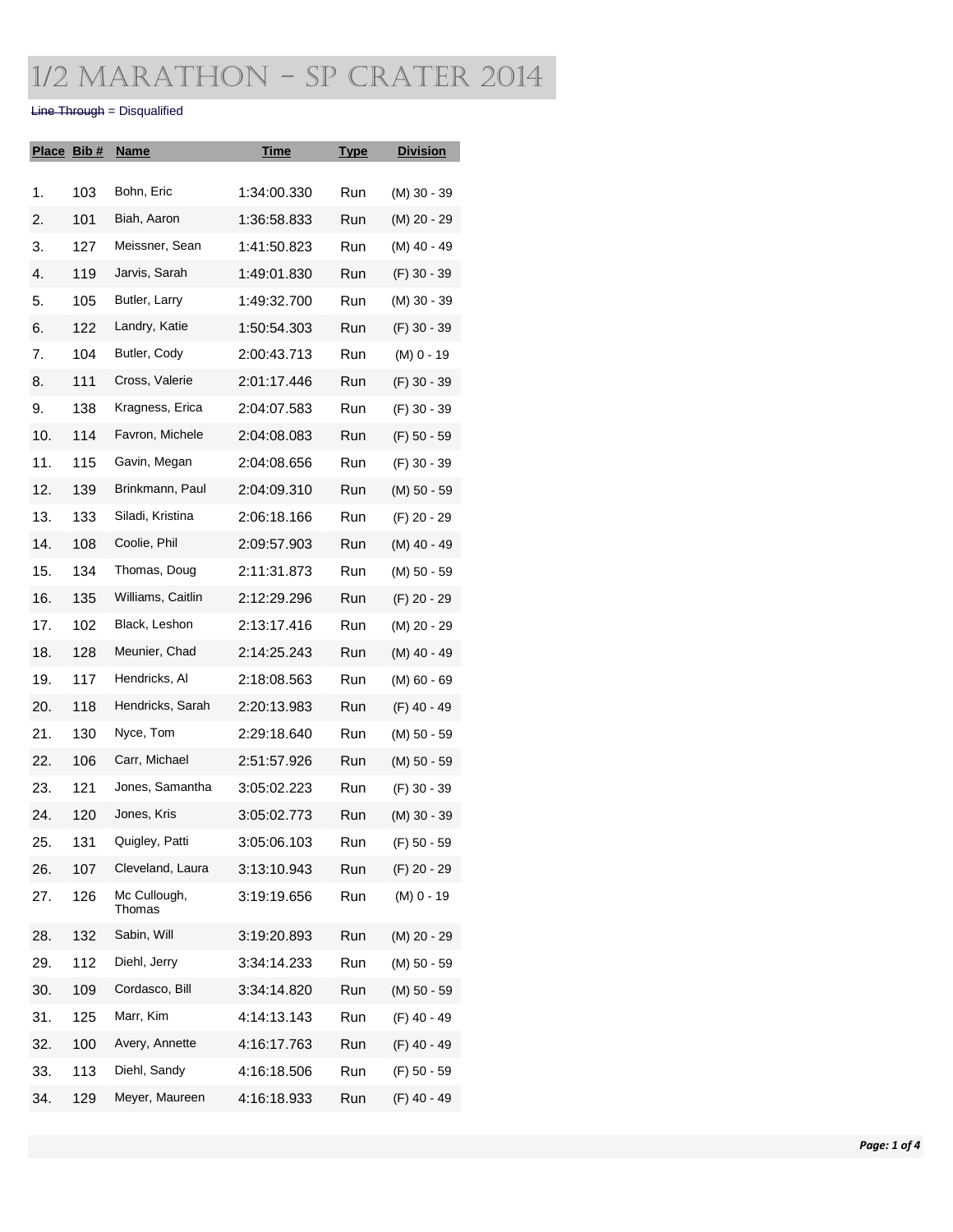| 35. | 116 Haubensak, Karen        | 4:16:19.463                 | Run | (F) 40 - 49     |
|-----|-----------------------------|-----------------------------|-----|-----------------|
|     | 36. 124 Little Eagle, Diane | 4:16:20.283 Run (F) 60 - 69 |     |                 |
|     | 37. 110 Cordasco, Fon       | 4:16:29.020                 |     | Run (F) 40 - 49 |

## Marathon - SP Crater 2014

#### Line Through = Disqualified

|                | Place Bib #    | <b>Name</b>              | Time        | <b>Type</b> | <b>Division</b> |
|----------------|----------------|--------------------------|-------------|-------------|-----------------|
| 1.             | 11             | Wolfe, Jason             | 2:56:18.220 | Run         | $(M)$ 30 - 39   |
| $\mathbf{2}$   | 4              | Krugger, Gary            | 3:09:21.763 | Run         | (M) 20 - 29     |
| 3.             | 5              | Malinoski, Marc          | 3:10:04.953 | Run         | (M) 20 - 29     |
| 4.             | 9              | Sarnquist, Bret          | 3:12:23.596 | Run         | $(M)$ 30 - 39   |
| 5.             | 10             | Schultz, Todd            | 3:31:36.993 | Run         | (M) 40 - 49     |
| 6.             | 6              | Murphy, Dirk             | 3:34:17.406 | Run         | $(M)$ 50 - 59   |
| 7 <sub>1</sub> | $\overline{7}$ | Nez, Jonathan            | 4:11:46.643 | Run         | (M) 30 - 39     |
| 8.             | 1              | Balmat, Jeff             | 4:15:37.926 | Run         | $(M)$ 30 - 39   |
| 9.             | 8              | Radovcic, Sergio         | 5:00:44.466 | Run         | (M) 40 - 49     |
| 10.            | $\mathcal{P}$  | Castillo,<br>Christopher | 5:04:31.920 | Run         | $(M)$ 30 - 39   |
| 11.            | 3              | Irvine, Nick             | 5:08:53.816 | Run         | (M) 30 - 39     |

## 10K - SP Crater 2014

| <b>Place</b> | Bib# | <b>Name</b>        | <b>Time</b>  | <b>Type</b> | <b>Division</b> |
|--------------|------|--------------------|--------------|-------------|-----------------|
| 1.           | 212  | Plank, Gary        | 00:40:41.780 | Run         | (M) 50 - 59     |
| 2.           | 214  | Rogowski, David    | 00:41:46.813 | Run         | (M) 40 - 49     |
| 3.           | 217  | Sventek, Jen       | 00:43:28.933 | Run         | (F) 40 - 49     |
| 4.           | 204  | Choate, Darren     | 00:45:22.996 | Run         | (M) 40 - 49     |
| 5.           | 216  | Secody, Tammie     | 00:49:03.743 | Run         | (F) 30 - 39     |
| 6.           | 222  | Vogler, Elizabeth  | 00:49:51.063 | Run         | (F) 30 - 39     |
| 7.           | 200  | Begay, Joshua      | 00:53:53.146 | Run         | (M) 30 - 39     |
| 8.           | 220  | Tassone, Elizabeth | 00:56:55.633 | Run         | (F) 20 - 29     |
| 9.           | 218  | Sypher, Chuck      | 00:56:56.130 | Run         | $(M)$ 60 - 69   |
| 10.          | 201  | Begay, Valerie     | 00:58:11.390 | Run         | (F) 20 - 29     |
| 11.          | 211  | Nyce, Claire       | 1:00:04.646  | Run         | (F) 50 - 59     |
| 12.          | 221  | Tsingine, Nicole   | 1:00:24.353  | Run         | (F) 20 - 29     |
| 13.          | 213  | Plank, Kari        | 1:00:53.566  | Run         | (F) 40 - 49     |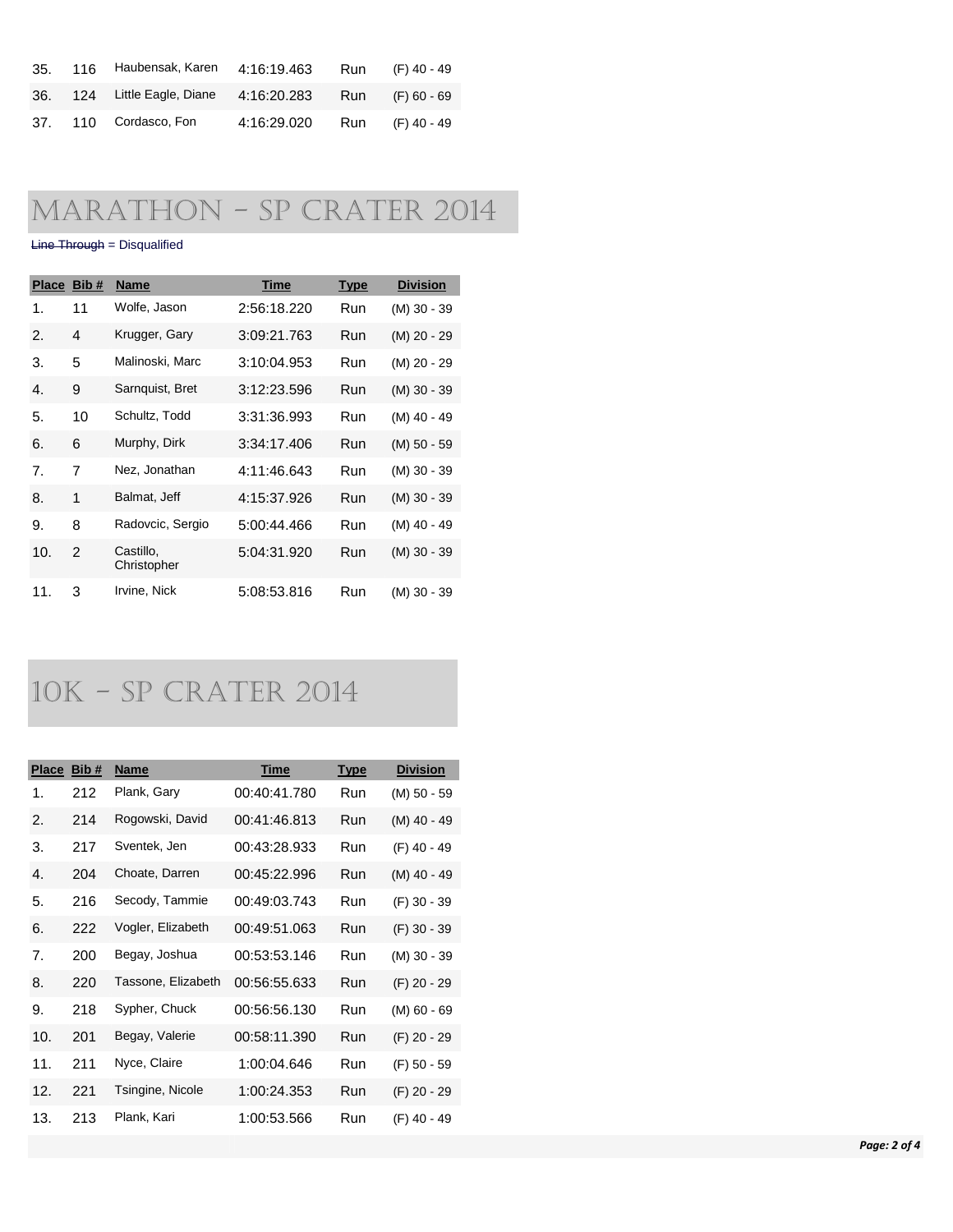| 14.             | 215 | Schultz, Keira     | 1:01:24.410 | Run | $(F)$ 40 - 49 |
|-----------------|-----|--------------------|-------------|-----|---------------|
| 15.             | 205 | Fulton, Brooke     | 1:05:04.270 | Run | (F) 20 - 29   |
| 16.             | 219 | Sypher, Jennifer   | 1:07:10.586 | Run | $(F)$ 50 - 59 |
| 17 <sub>1</sub> | 209 | Matje, Greta       | 1:09:06.860 | Run | $(F)$ 30 - 39 |
| 18.             | 206 | Grabaerk, Ellen    | 1:09:25.106 | Run | $(F)$ 60 - 69 |
| 19.             | 203 | Chissie, Natosha   | 1:11:54.496 | Run | (F) 20 - 29   |
| 20.             | 208 | James, Charmayne   | 1:13:17.703 | Run | $(F)$ 20 - 29 |
| 21.             | 210 | Nuvayestewa, Deric | 1:14:35.916 | Run | $(M)$ 30 - 39 |

# 5K - SP Crater 2014

| Place Bib # |     | <u>Name</u>         | <u>Time</u>  | <b>Type</b> | <b>Division</b> |
|-------------|-----|---------------------|--------------|-------------|-----------------|
| 1.          | 323 | Sventek, Peyton     | 00:20:43.560 | Run         | (M) 0 - 19      |
| 2.          | 307 | Cooperrider, Wren   | 00:20:51.380 | Run         | (M) 0 - 19      |
| 3.          | 306 | Bounds, Roger       | 00:21:31.940 | Run         | (M) 40 - 49     |
| 4.          | 322 | Sullivan, Nathaniel | 00:22:44.090 | Run         | (M) 0 - 19      |
| 5.          | 320 | Service, Jack       | 00:22:49.420 | Run         | (M) 0 - 19      |
| 6.          | 316 | Plank, Povi         | 00:22:58.863 | Run         | $(F)$ 0 - 19    |
| 7.          | 315 | Murphy, Max         | 00:23:13.626 | Run         | (M) 0 - 19      |
| 8.          | 317 | Plank, Sayti        | 00:23:31.703 | Run         | (F) 0 - 19      |
| 9.          | 305 | Bounds, Brandon     | 00:24:40.183 | Run         | (M) 0 - 19      |
| 10.         | 303 | Begay, Derek        | 00:25:42.310 | Run         | (M) 20 - 29     |
| 11.         | 308 | Hall, Nicholas      | 00:25:48.410 | Run         | (M) 0 - 19      |
| 12.         | 313 | Kate, Bailey        | 00:26:01.113 | Run         | $(F)$ 0 - 19    |
| 13.         | 318 | Schultz, Aidan      | 00:26:13.056 | Run         | (F) 0 - 19      |
| 14.         | 326 | Zavala, Alexandra   | 00:26:29.673 | Run         | $(F)$ 0 - 19    |
| 15.         | 301 | Bailey, Matt        | 00:27:11.756 | Run         | (M) 40 - 49     |
| 16.         | 300 | Albietz, Paul       | 00:29:48.206 | Run         | (M) 30 - 39     |
| 17.         | 327 | Zavala, Bob         | 00:30:22.616 | Run         | (M) 40 - 49     |
| 18.         | 321 | Service, Philip     | 00:31:04.336 | Run         | (M) 60 - 69     |
| 19.         | 319 | Schultz, August     | 00:31:41.783 | Run         | (M) 0 - 19      |
| 20.         | 304 | Benally, Jaki       | 00:34:07.106 | Run         | (F) 30 - 39     |
| 21.         | 309 | Javey, Adrian       | 00:34:48.450 | Run         | (M) 0 - 19      |
| 22.         | 311 | Javey, Cheyenne     | 00:35:02.956 | Run         | $(F)$ 0 - 19    |
| 23.         | 325 | Tso, Brenndon       | 00:35:05.616 | Run         | (M) 20 - 29     |
| 24.         | 312 | Javey, Jay          | 00:35:07.200 | Run         | (M) 50 - 59     |
| 25.         | 302 | Baker, Zane         | 00:35:28.440 | Run         | $(M)$ 0 - 19    |
| 26.         | 310 | Javey, Afsaneh      | 00:37:45.780 | Run         | (F) 40 - 49     |
| 27.         | 324 | Thomas, Cecelia     | 00:39:11.586 | Run         | (F) 30 - 39     |
| 28.         | 314 | Maloney, Erin       | 00:40:42.206 | Run         | (F) 30 - 39     |